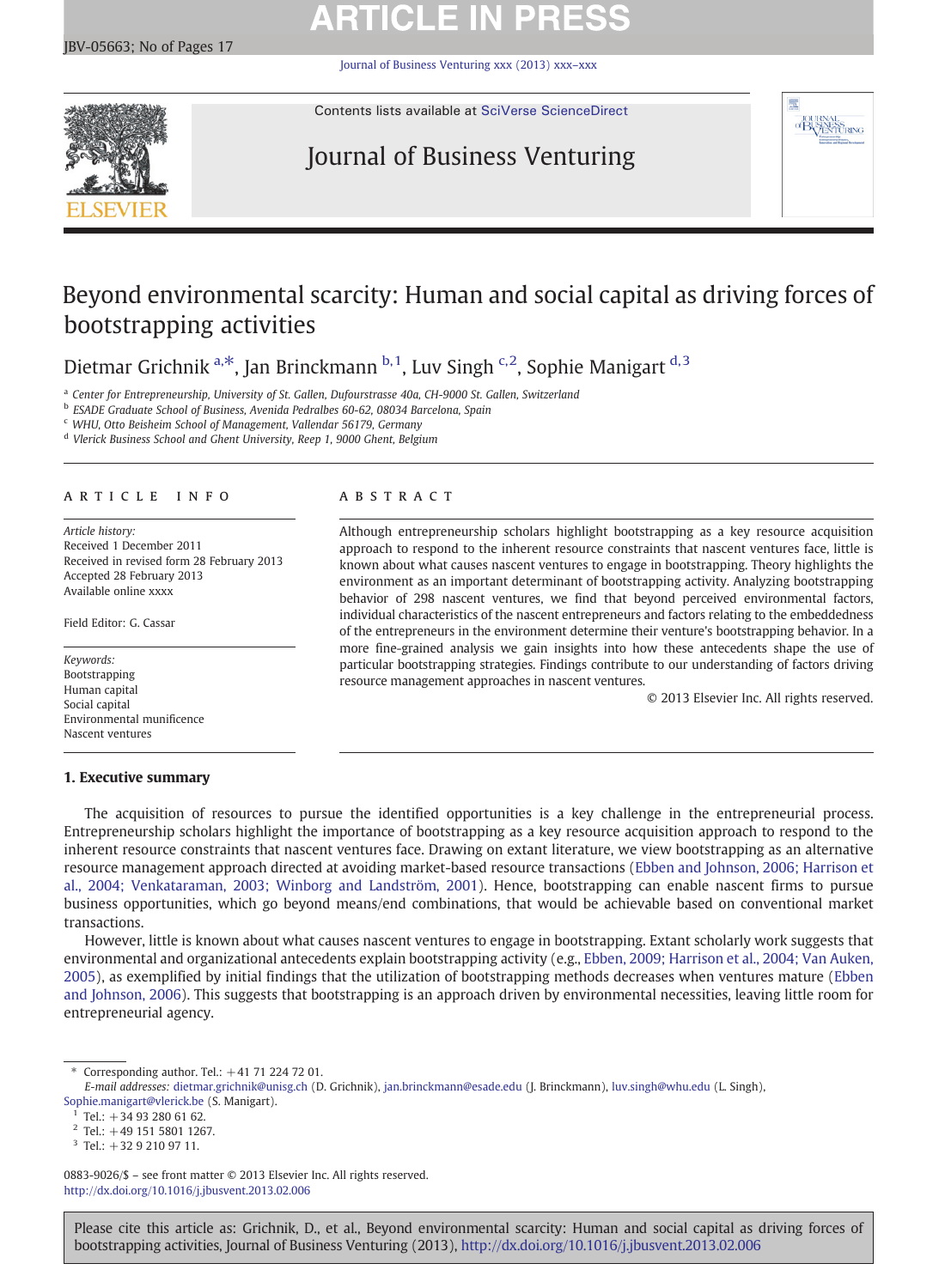### 2 D. Grichnik et al. / Journal of Business Venturing xxx (2013) xxx–xxx

In this paper, we theorize and subsequently scrutinize about the relevance of an individual's human capital (entrepreneurial and managerial experiences as well as academic education) and social capital (further distinguishing strong ties and weak ties) in addition to perceived environmental characteristics for bootstrapping behavior.

Analyzing bootstrapping behavior of 298 nascent ventures, we find that that the use of bootstrapping strategies in nascent ventures is an individualistic choice of entrepreneurs beyond what a venture's environment dictates. As such, our findings supplement the recently developing literature stream that views entrepreneurs as agents who seek to overcome the bounded capacities of their ventures and avoid resource dependencies [\(Edelman and Yli-Renko, 2010; Haynie et al., 2010](#page--1-0)). We find that nascent entrepreneurs with greater levels of human capital in different areas employ more bootstrapping activities. Entrepreneurs with managerial experience and those who have pursued higher levels of academic education or specific business training engage in bootstrapping to a greater extent. This shows that both specific direct experiences and education can affect bootstrapping. However, surprisingly, we do not discover any impact of prior entrepreneurial experience. It appears that with regard to preferences and abilities to engage in bootstrapping or engage in alternative resource acquisition approaches, entrepreneurial experience does not have a strong impact. Moreover, we discover interesting findings regarding the social capital of nascent entrepreneurs. Nascent entrepreneurs draw especially on their weak tie network for bootstrapping activities, but not on their strong tie network. Hence, our result supplements and nuances previous research stating that nascent entrepreneurs with more contacts are more likely to launch and successfully establish new ventures ([De Carolis et al., 2009](#page--1-0)). As expected, we find that perceived hostile business environments or with insufficient access to external financial capital lead to a higher propensity of engaging in bootstrapping activities. This suggests that accessing resources through bootstrapping strategies supplements market-based resource acquisition strategies in nascent ventures.

The central finding of our study is that nascent ventures not only engage more in bootstrapping activities in environments perceived as hostile, but also when the entrepreneurs have higher levels of social and human capital. This aligns with recent insights from the entrepreneurship literature implying that bootstrapping is not a matter of last resort [\(Winborg, 2009](#page--1-0)). Nascent ventures' bootstrapping activities are largely a result of the entrepreneurs' individualistic backgrounds. Our conclusion advocates that entrepreneurs have decisive influence on the destiny of their nascent ventures and should be placed center stage in the strategy-formulation process in which bootstrapping appears to play a central role ([Foss et al., 2008; Holcomb et al., 2009](#page--1-0)).

## 2. Introduction

The entrepreneurship and strategic management literature stipulates that resource management is a key factor for initial survival and subsequent progress of organizations, especially in a context of environmental dynamism and resource scarcity (e.g., [Brush et al., 2001; Sirmon and Hitt, 2003\)](#page--1-0). Purposeful resource management can optimize the way that resources are acquired, integrated, and deployed to cope with resource dependencies in a unique manner [\(Pfeffer and Salancik, 1978; Sirmon et al., 2007\)](#page--1-0).

Nascent firms in the process of establishing new means/end relationships in the marketplace are inherently confronted with a dynamic and resource scarce business context [\(Davidsson and Honig, 2003](#page--1-0)). During the turbulent phase of organizational emergence, most nascent firms have to overcome the initial lack of substantial managerial, financial, organizational, and physical resources, which is usually supplemented by the burden of lacking legitimacy in the eyes of important resource providers ([Stinchcombe, 1965; Wiklund et al., 2010\)](#page--1-0). These circumstances limit the bargaining power of nascent firms, resulting in unfavorable resource dependencies [\(Ebben and Johnson, 2006; Packalen, 2007; Pfeffer and Salancik, 1978; Stinchcombe, 1965](#page--1-0)). Therefore, confronted with an unfavorable point of departure for competing on the resource markets, nascent firms must attract, develop, and utilize – that is, manage – their resources in purposeful ways (e.g., [Bhidé, 1992; Brush et al., 2001](#page--1-0)).

Despite the immediate relevance of resource management for the survival and subsequent growth of nascent ventures, little is known about adequate resource management approaches in this context. Nonetheless, the entrepreneurship literature introduced the concept of bootstrapping as an approach to mitigate resource dependencies (e.g., [Freear et al., 1995; Winborg](#page--1-0) [and Landström, 2001\)](#page--1-0). Reconciling the multitude of prior descriptions of the bootstrapping phenomenon, we view bootstrapping as an alternative resource management approach directed at avoiding market-based resource transactions ([Ebben and Johnson,](#page--1-0) [2006; Harrison et al., 2004; Venkataraman, 2003; Winborg and Landström, 2001\)](#page--1-0). Hence, bootstrapping can enable nascent firms to pursue business opportunities, which go beyond means/end combinations, that would be achievable based on conventional market transactions.

Main contributions in the bootstrapping literature relate to establishing typologies for bootstrapping activities ([Freear et al.,](#page--1-0) [1995; Winborg and Landström, 2001\)](#page--1-0). Some studies created an initial understanding concerning how the utilization of different bootstrapping methods changes over the organization's life cycle [\(Ebben and Johnson, 2006\)](#page--1-0) and how it relates to a venture's growth [\(Vanacker et al., 2011\)](#page--1-0). Extant scholarly work suggests that environmental and organizational antecedents explain bootstrapping activity (e.g., [Ebben, 2009; Harrison et al., 2004; Van Auken, 2005\)](#page--1-0), as exemplified by initial findings that the utilization of bootstrapping methods decreases when ventures mature ([Ebben and Johnson, 2006](#page--1-0)). This suggests that bootstrapping is an approach driven by environmental necessities, leaving little room for entrepreneurial agency. However, strategy focused entrepreneurship literature suggests that the entrepreneurs have an important role in determining a nascent firm's trajectory ([Edelman and Yli-Renko, 2010; Haynie et al., 2010\)](#page--1-0). Hence, questions arise whether firms' bootstrapping activities are mere responses to environmental demands or if bootstrapping is used beyond environmental conditions as a conscious or unconscious, yet characteristic, approach that reflects the background of the founders.

With the current study, we aim to contribute to the scholarly understanding of bootstrapping by scrutinizing how the founders' backgrounds shape bootstrapping activities in nascent firms. Therefore, this analysis follows prominent literature that

Please cite this article as: Grichnik, D., et al., Beyond environmental scarcity: Human and social capital as driving forces of bootstrapping activities, Journal of Business Venturing (2013), <http://dx.doi.org/10.1016/j.jbusvent.2013.02.006>